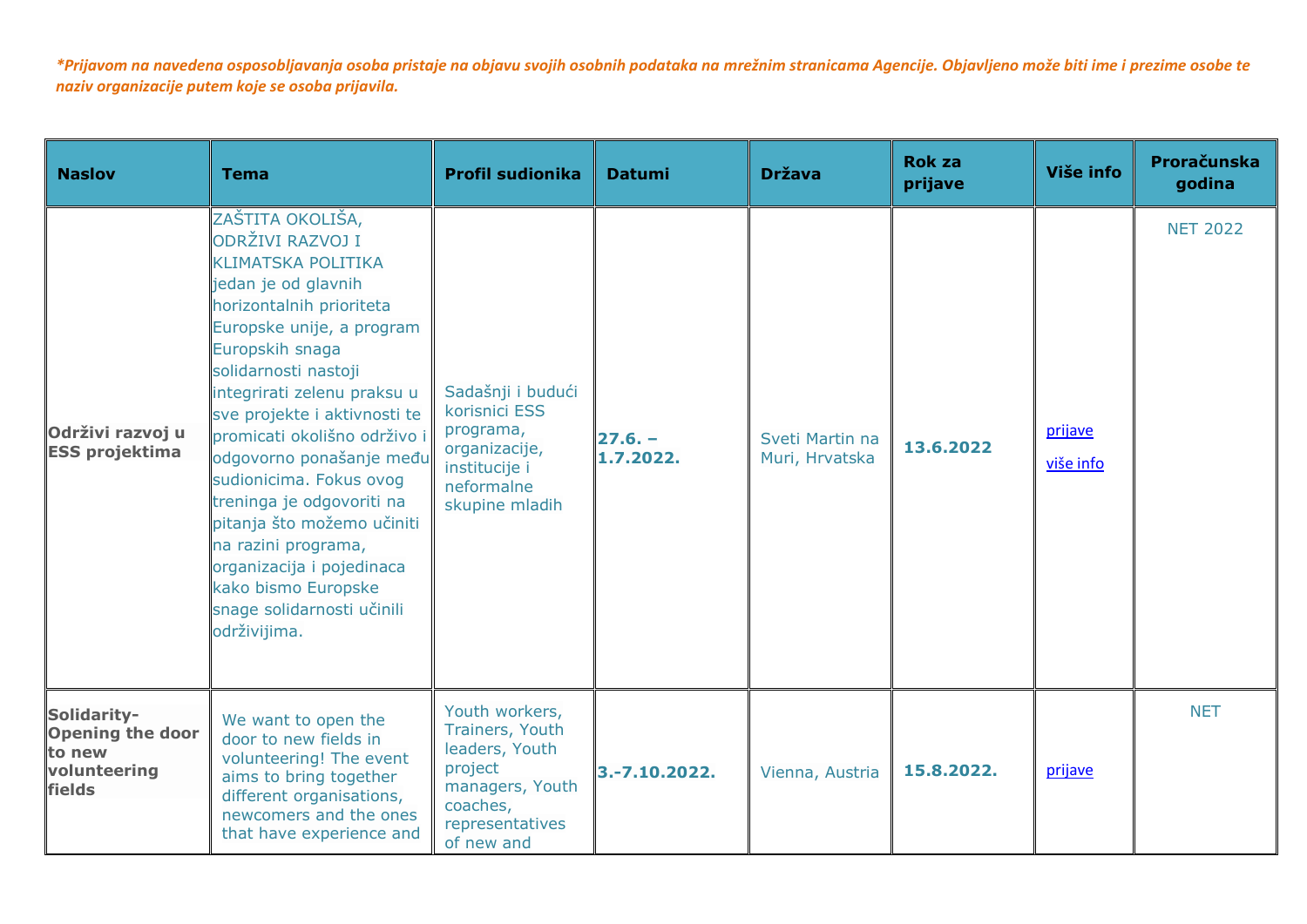|                                                                                               | are interested in new<br>fields of volunteering.                                                                                                                                                                                         | experienced<br>organizations<br>who are<br>interested to<br>become part of<br>the ESC<br>community                                                                                                                                          |                        |                            |                                                                                                              |                                    |            |
|-----------------------------------------------------------------------------------------------|------------------------------------------------------------------------------------------------------------------------------------------------------------------------------------------------------------------------------------------|---------------------------------------------------------------------------------------------------------------------------------------------------------------------------------------------------------------------------------------------|------------------------|----------------------------|--------------------------------------------------------------------------------------------------------------|------------------------------------|------------|
| Media &<br><b>Information</b><br><b>Literacy Study</b><br>Visit to Barcelona,<br><b>Spain</b> | Come join the Media and<br><b>Information Literacy</b><br>(MIL) study visit "May<br>the source be with you"!<br>Learn about recent<br>trends in MIL, exchange<br>practises, visit<br>interesting projects and<br>start new partnerships! | Youth workers,<br>Trainers, Youth<br>leaders, Youth<br>project<br>managers, Youth<br>coaches, Youth<br>researchers, MIL<br>experts, NGOs<br>and individuals<br>actively<br>coordinating MIL<br>initiatives                                  | $24. -$<br>27.10.2022. | Barcelona,<br><b>Spain</b> | 30.6.2022                                                                                                    | prijave                            | <b>NET</b> |
| <b>Massive Open</b><br><b>Online Course on</b><br><b>European</b><br><b>Solidarity Corps</b>  | A free online course for<br>people interested in<br><b>European Solidarity</b><br>Corps Programme.<br>During this course you<br>will learn about the<br>funding opportunities.                                                           | Youth workers,<br>Youth leaders,<br>Youth project<br>managers,<br>Volunteering<br>mentors, Youth<br>coaches, -<br>Volunteers -<br>Volunteering<br>organisations -<br>Non governmental<br>bodies and<br>charities working<br>with volunteers | $30.6. -$<br>31.8.2022 | E-learning                 | <b>Enroll now -</b><br>no<br>application<br>required!<br>https://hop.<br>salto-<br>youth.net/co<br>urses/ESC | Više<br>informacij<br>$\mathbf{a}$ | <b>NET</b> |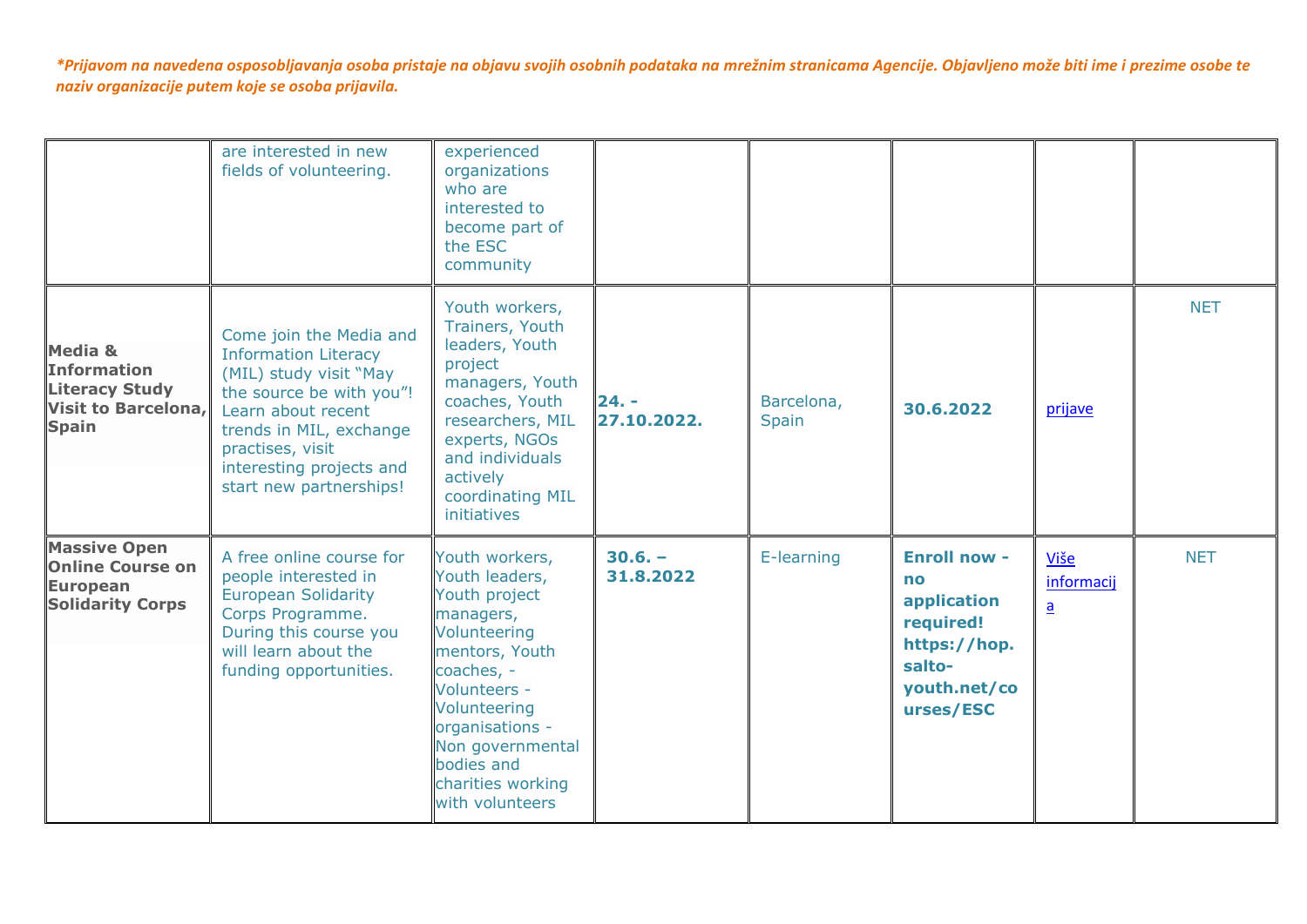| <b>Digital</b><br><b>Transformers</b>                                                                  | Do you know how to lead<br>the transformation from<br>offline to online while<br>keeping the best of both<br>worlds in mind? Would<br>you like to be one of the<br>transformers? We are<br>inviting you on a 7-<br>month journey about<br>digital transformation of<br>youth work.                   | Youth workers,<br>Trainers, Youth<br>leaders, Youth<br>project managers,<br>Youth coaches                                               | $27.9.2022. -$<br>23.4.2023. | Armenia -<br>training in<br>October<br>Online $-4$<br>modules<br>Lithuania $-$<br>study visit in<br>April | 10.6.2022. | prijave | <b>NET</b> |
|--------------------------------------------------------------------------------------------------------|------------------------------------------------------------------------------------------------------------------------------------------------------------------------------------------------------------------------------------------------------------------------------------------------------|-----------------------------------------------------------------------------------------------------------------------------------------|------------------------------|-----------------------------------------------------------------------------------------------------------|------------|---------|------------|
| <b>SoliDARE -</b><br><b>European meeting</b><br>for organisations<br>in the Solidarity<br><b>Corps</b> | What? SoliDARE aims to<br>bring together<br>representatives from<br>organisations and<br>informal groups active in<br><b>European Solidarity</b><br>Corps. The event aims to<br>start building up the<br>community of<br>organisations that are<br>part of the European<br>Solidarity Corps network. | Youth workers,<br>Youth leaders,<br>Youth project<br>managers, Youth<br>researchers, NA<br>representatives<br>are more than<br>welcome! | 20.-24.9.2022.               | Timișoara,<br>Romania                                                                                     | 15.6.2022. | prijave | <b>NET</b> |
| <b>YOCOMO Training</b><br>of Trainers 2022-<br>2023 (with online<br>and residential<br>parts)          | This training aims to<br>bring trainers' work to<br>the next level. You will<br>learn how to reach a<br>bigger impact with your<br>training course on youth<br>work competences. It<br>will help you to connect<br>your training to the most<br>recent European<br>developments.                     | <b>Trainers</b>                                                                                                                         | $7.9.2022. -$<br>22.3.2023.  | Trakai,<br>Lithuania                                                                                      | 1.7.2022.  | prijave | <b>NET</b> |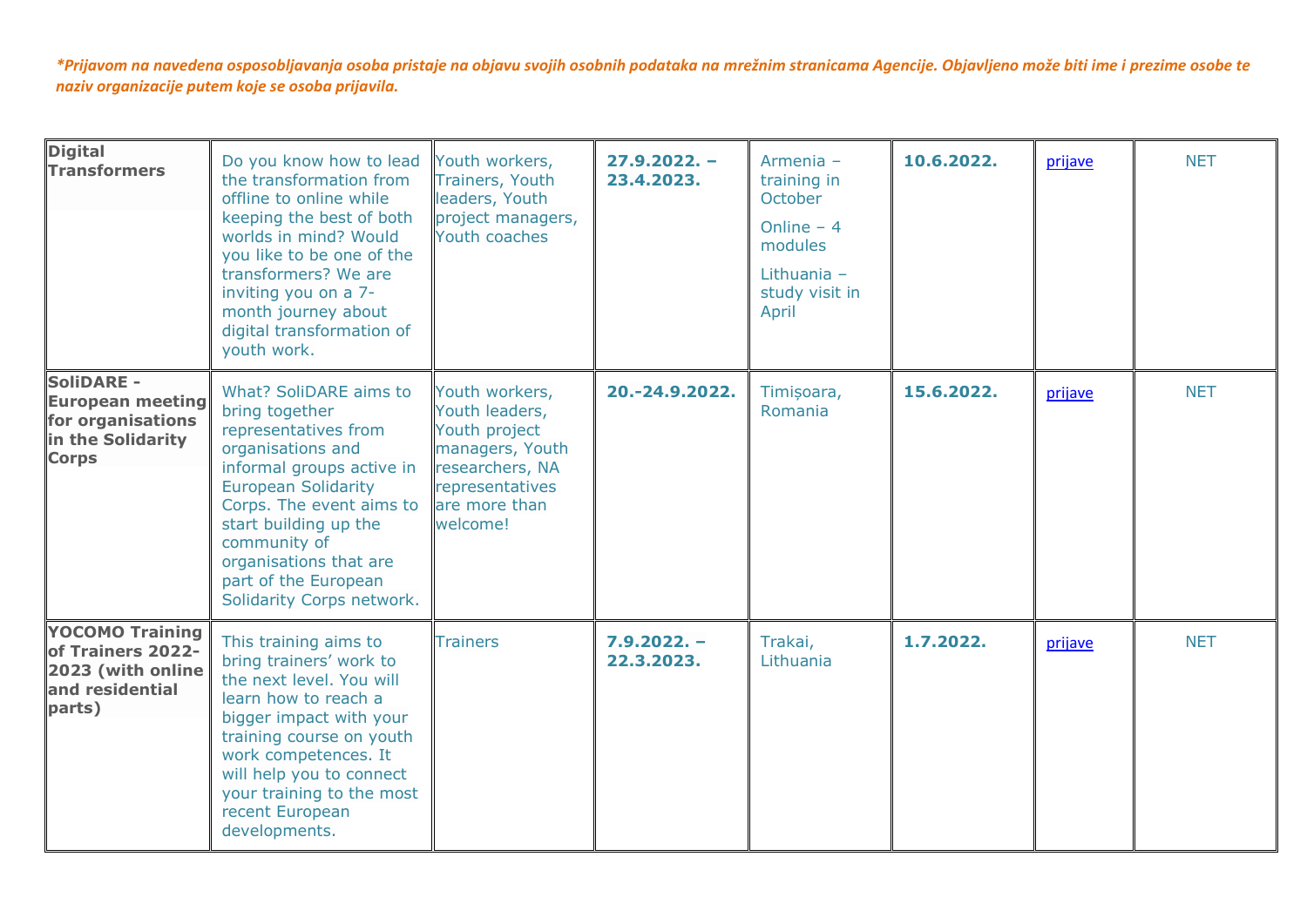| <b>Adventure Europe</b>                                                                                                     | This training course is<br>addressed to youth and<br>social workers who are<br>working in Youth Care<br>and residential care<br>settings and interested<br>in Adventure and<br>experiential learning<br>approaches.                                                          | Youth workers,<br>Trainers, Youth<br>leaders, Youth<br>project managers,<br>Youth coaches,<br>Social workers | $2. -8.10.2022.$      | Sabaudia, Italy             | 22.7.2022. | prijave | <b>TCA</b> |
|-----------------------------------------------------------------------------------------------------------------------------|------------------------------------------------------------------------------------------------------------------------------------------------------------------------------------------------------------------------------------------------------------------------------|--------------------------------------------------------------------------------------------------------------|-----------------------|-----------------------------|------------|---------|------------|
| <b>Erasmus Goes</b><br><b>Greener Seminar</b>                                                                               | Do you want to make<br>your youth work more<br>environmentally friendly?<br>Are you interested in how<br>to make Erasmus+ and<br>ESC projects greener? If<br>the answer is yes and you<br>are working with young<br>people directly, - then this<br>is the activity for you! | Youth workers,<br>Youth leaders,<br>Youth project<br>managers, See<br>description                            | $23 -$<br>28.10.2022. | Budapest,<br><b>Hungary</b> | 28.8.2022. | prijave | <b>TCA</b> |
| "Cherry on the<br>cake" - Youth<br><b>Exchange in the</b><br>context of long<br>term work with<br>groups of young<br>people | This 2,5-days training<br>course for youth workers<br>and youth leaders opens a<br>creative space for<br>exploring different quality<br>aspects of Youth<br>Exchanges, such as how<br>to connect them<br>meaningfully with the<br>local youth work.                          | Youth workers,<br>Youth leaders,<br>Youth project<br>managers, Youth<br>coaches                              | $3,-6,10,2022.$       | Malmö, Sweden               | 30.6.2022. | prijave | <b>TCA</b> |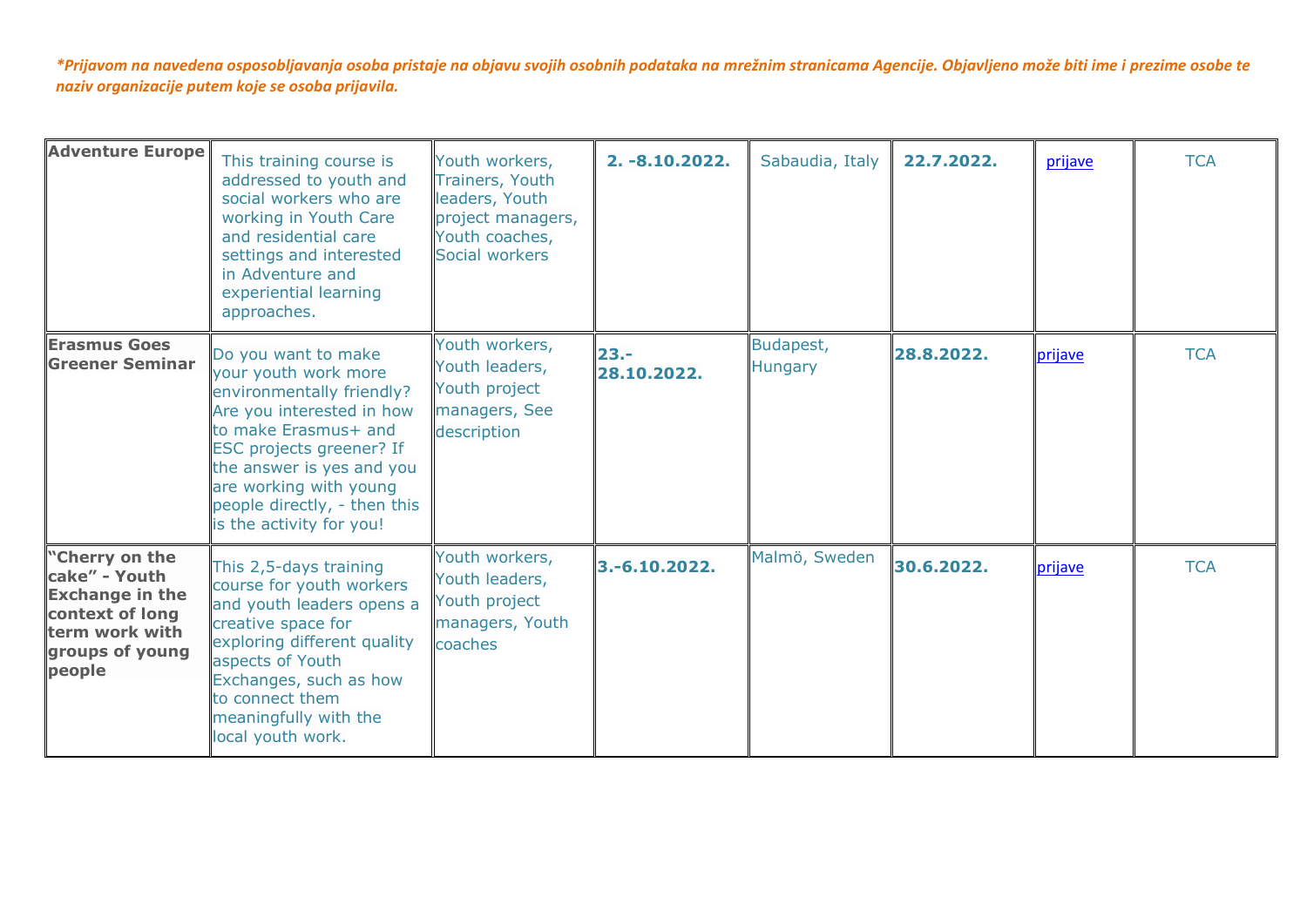| <b>ETS Trainers'</b><br><b>Skills Workshop</b><br>(TSW):<br><b>Sustainability in</b><br><b>European</b><br><b>Training activities</b> | The TSW offers a chance<br>to explore sustainability in<br>a broader sense than<br>environmental, share<br>experiences & co-create<br>sustainable practices in<br>trainings. How can we be<br>more sustainable as<br>trainers & what can we do<br>about it in training<br>activities? | <b>Trainers</b>                                                                                                       | $17 -$<br>21.10.2022. | Cloughjordan,<br>Ireland             | 22.7.2022. | prijave | <b>TCA</b> |
|---------------------------------------------------------------------------------------------------------------------------------------|---------------------------------------------------------------------------------------------------------------------------------------------------------------------------------------------------------------------------------------------------------------------------------------|-----------------------------------------------------------------------------------------------------------------------|-----------------------|--------------------------------------|------------|---------|------------|
| One 2 One -<br>facilitating<br>learning face to<br>face                                                                               | 5-day training course<br>focusing on the<br>competences (of youth<br>work practitioners)<br>needed to work with<br>young people individually<br>to support their learning<br>and development                                                                                          | Youth workers,<br>Trainers, Youth<br>leaders, Youth<br>project managers,<br>Volunteering<br>mentors, Youth<br>coaches | $3.-9.10.2022.$       | Bonn, Germany                        | 15.7.2022. | prijave | <b>TCA</b> |
| <b>EGL SNAC</b><br>"YOUTH<br><b>WORKERS WELL-</b><br><b>BEING"</b>                                                                    | The aim of the study visit<br>is to raise awareness of<br>psycho-emotional well-<br>being of youth workers<br>and to improve the quality<br>of youth work in local<br>municipalities.                                                                                                 | Youth workers,<br>Youth leaders,<br>Youth project<br>managers, Youth<br>policy makers,<br>Youth coaches               | 17.-19.2022.          | Latvia                               | 26.6.2022. | prijave | <b>TCA</b> |
| <b>The Power of Non</b><br><b>Formal Education</b><br>$-$ NL                                                                          | Improving the impact of<br>Non Formal Education<br>(NFE), principles and<br>methods in creating<br>empowerment<br>opportunities for young<br>people as real actors of                                                                                                                 | Youth workers,<br><b>Trainers, Youth</b><br>leaders, Youth<br>project managers,<br>Volunteering                       | 2. -7.10.2022.        | Egmond-Binnen,<br><b>Netherlands</b> | 3.8.2022.  | prijave | <b>TCA</b> |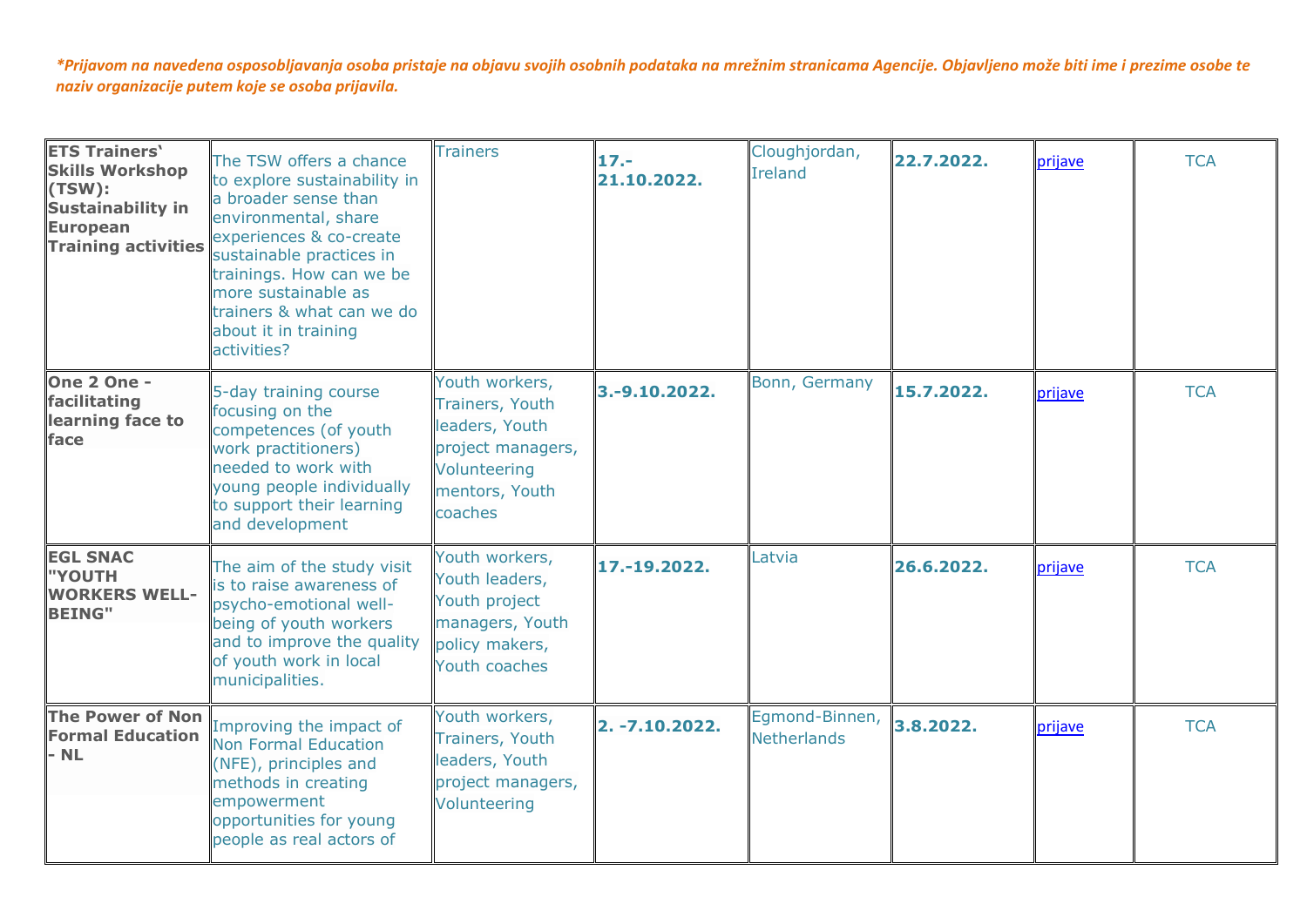|                                                                                      | the society (from local to<br>Europe).                                                                                                                                                                                                                                                                                                                                                                                                                                                                       | mentors, Youth<br>coaches                                                                                                     |                        |                  |            |         |            |
|--------------------------------------------------------------------------------------|--------------------------------------------------------------------------------------------------------------------------------------------------------------------------------------------------------------------------------------------------------------------------------------------------------------------------------------------------------------------------------------------------------------------------------------------------------------------------------------------------------------|-------------------------------------------------------------------------------------------------------------------------------|------------------------|------------------|------------|---------|------------|
| participation<br>training for<br>municipalities                                      | Municipalities4De Learn how to successfully<br>mocracy - A youth involve young people in<br>decision making and<br>strengthen democracy in<br>your municipality.                                                                                                                                                                                                                                                                                                                                             | Youth policy<br>makers, youth<br>workers supporting<br>youth councils,<br>youth officers of<br>municipality<br>authority      | $10. -$<br>14.10.2022. | Oslo, Norway     | 17.7.2022. | prijave | <b>TCA</b> |
| <b>Partnership</b><br>building seminar<br>for local<br>municipality<br>youth workers | This seminar is open for<br>vouth workers and<br>specialists from local<br>municipalities who intend<br>to implement international<br>projects for the first time.<br>Youth workers who<br>participate in Erasmus+<br>project writing training<br>courses have often faced<br>difficulties with finding<br>suitable partner<br>organizations. If you would<br>like to organise an<br>international Erasmus+<br>project or be a partner in<br>such a project then come<br>and participate in this<br>seminar! | Youth workers,<br>Youth project<br>managers,<br><b>Specialists working</b><br>with young people<br>in local<br>municipalities | 17. -19.8.2022.        | Tallinn, Estonia | 16.6.2022. | prijave | <b>TCA</b> |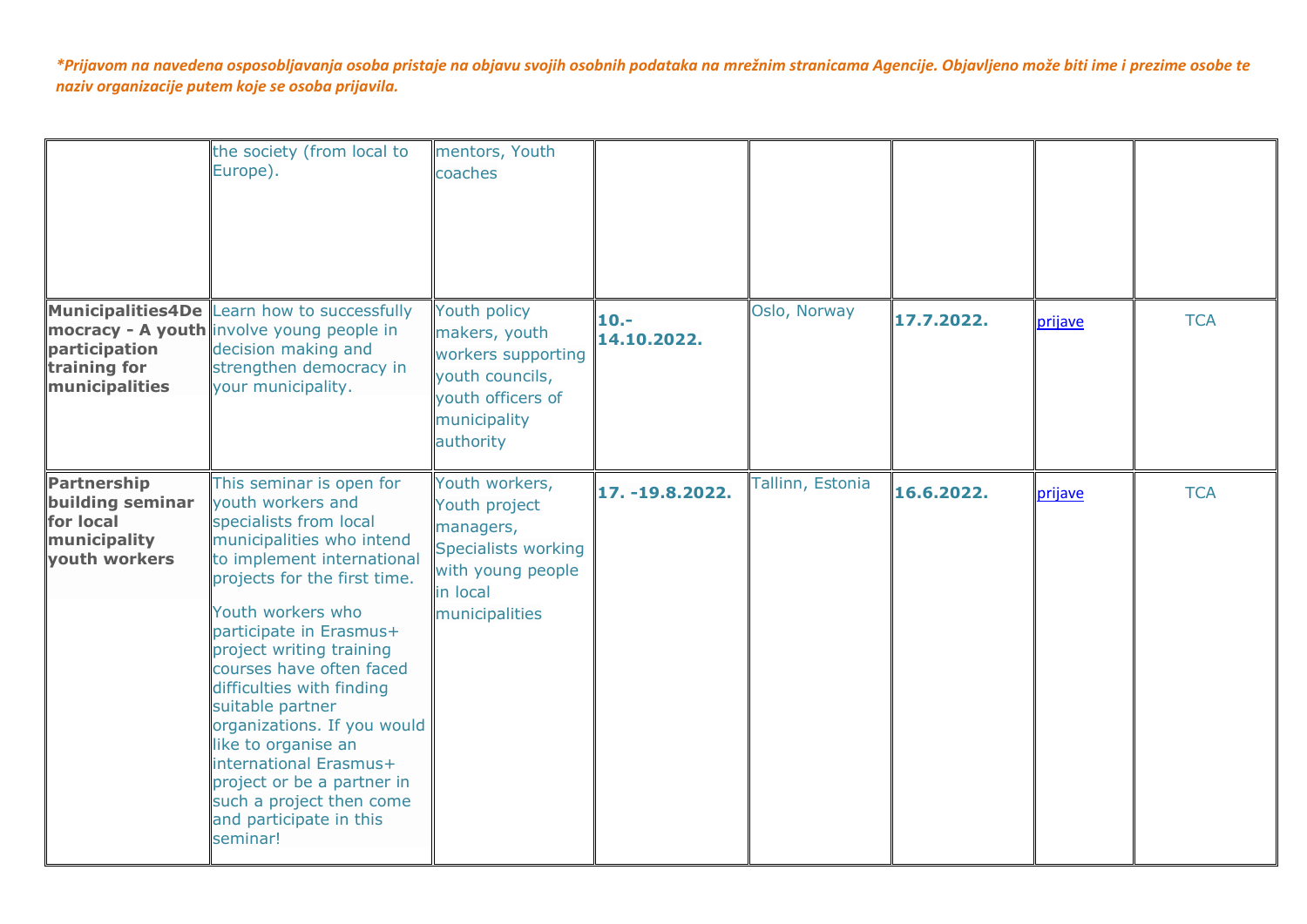| <b>Bitrimulti</b><br><b>Luxembourg</b>                        | The aim of the BiTriMulti<br>course is to offer an<br>international learning<br>experience for those<br>active in the youth work<br>field, enabling them to<br>develop their<br>competences in setting up<br>quality Youth Exchange<br>projects, especially<br>newcomers to this field.        | Youth workers,<br>Youth leaders,<br>Youth project<br>managers, $>18$ | $8. -$<br>12.11.2022.  | Luxembourg<br>City,<br>Luxembourg | 21.9.2022. | prijave | <b>TCA</b> |
|---------------------------------------------------------------|------------------------------------------------------------------------------------------------------------------------------------------------------------------------------------------------------------------------------------------------------------------------------------------------|----------------------------------------------------------------------|------------------------|-----------------------------------|------------|---------|------------|
| <b>Step into</b><br><b>Cooperation</b><br><b>Partnerships</b> | This training course aims<br>to increase competences<br>in developing Cooperation<br>Partnerships within<br>Erasmus+ Youth Key<br>Action 2 to foster<br>sustainable international<br>cooperation,<br>organisational learning,<br>professionalisation and<br>innovation of the youth<br>sector. | Youth project<br>managers, Youth<br>workers                          | $29.8. -$<br>4.9.2022. | Frankfurt am<br>Main, Germany     | 12.6.2022. | prijave | <b>TCA</b> |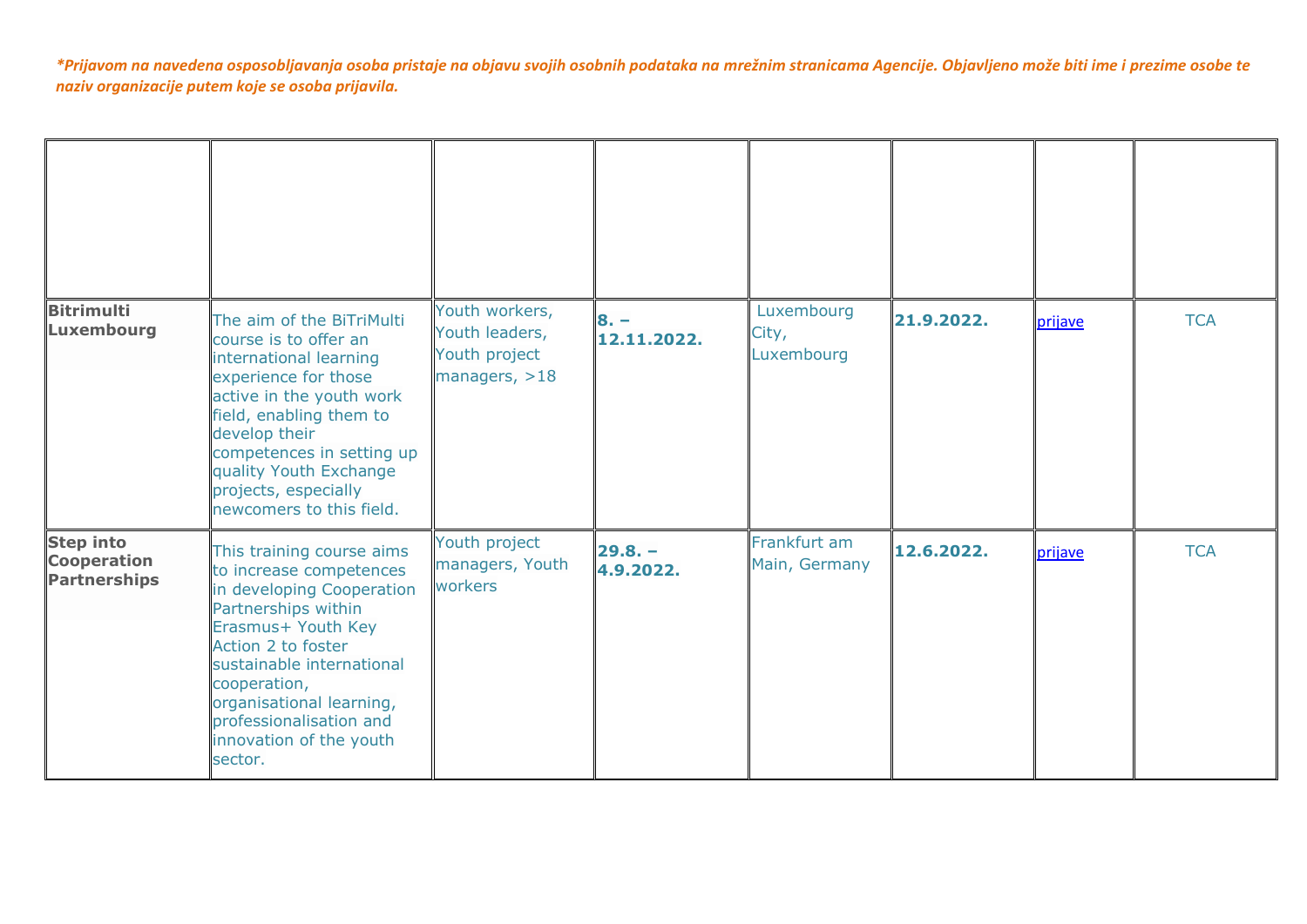|                                                                                                                      | <b>Cross over Prague</b> Training for Quality in<br>Partnership for<br>Cooperation will help the<br>participants to transform<br>their ideas into quality<br>KA2 projects. So if you<br>participated in a national<br>activity, then this training<br>is just for you!               | Youth workers,<br>Youth leaders,<br>Youth project<br>managers                                                                                                          | 6.-10.9.2022.          | Prague, Czech<br>Republic | 7.7.2022.  | prijave | <b>TCA</b> |
|----------------------------------------------------------------------------------------------------------------------|--------------------------------------------------------------------------------------------------------------------------------------------------------------------------------------------------------------------------------------------------------------------------------------|------------------------------------------------------------------------------------------------------------------------------------------------------------------------|------------------------|---------------------------|------------|---------|------------|
| Youth@Work<br><b>Bridges Youth</b><br><b>Work and</b><br><b>Volunteering</b><br><b>Flagship</b><br><b>Conference</b> | The Youth@Work Bridging<br>Conference aims to be a<br>big meeting point for all<br>the passionate<br>professionals that believe<br>that youth work and<br>volunteering create<br>opportunities for the<br>personal and professional<br>development of young<br>people.               | Youth workers,<br>Trainers, Youth<br>leaders, Youth<br>project managers,<br>Youth policy<br>makers,<br>Volunteering<br>mentors, Youth<br>coaches, Youth<br>researchers | $18. -$<br>22.10.2022. | Istanbul, Turkey          | 12.6.2022. | prijave | <b>TCA</b> |
| <b>APPETISER - An</b><br>introduction on<br>how to use the<br>related) for<br>international<br>vouth work            | Giving a strong positive<br>first experience of<br>international youth projects Youth project<br><b>'Erasmus+ Youth'</b> to motivate the participants<br><b>Programmes (and to use the Erasmus+ Youth</b><br>and partially to the<br><b>European Solidarity Corps</b><br>Programmes. | Youth workers,<br>Youth leaders,<br>managers                                                                                                                           | 19.-23.9.2022.         | Lithuania                 | 22.7.2022. | prijave | <b>TCA</b> |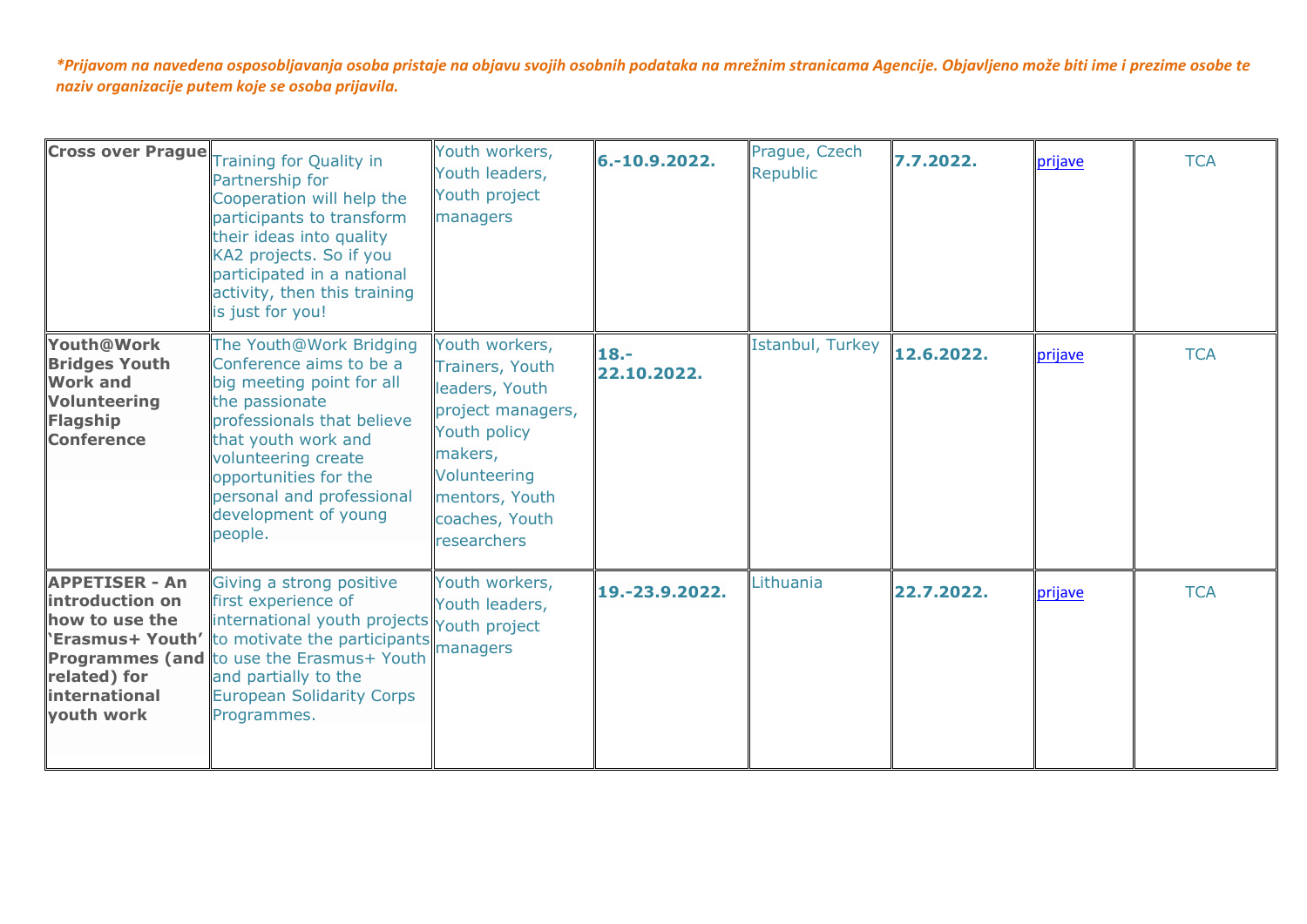| <b>Star of Europe</b><br><b>Portugal</b>                                                        | Take a step by step<br>journey through a youth<br>exchange project. You will<br>learn all the essentials in<br>organising youth<br>exchanges and can<br>motivate your young<br>people to take an active<br>role through the project<br>with Star of Europe! | Youth workers,<br>Youth leaders,<br>People working<br>directly with groups<br>of young people                                                             | 11.-15.7.2022.         | Braga, Portugal       | 6.6.2022.  | prijave | <b>TCA</b> |
|-------------------------------------------------------------------------------------------------|-------------------------------------------------------------------------------------------------------------------------------------------------------------------------------------------------------------------------------------------------------------|-----------------------------------------------------------------------------------------------------------------------------------------------------------|------------------------|-----------------------|------------|---------|------------|
| fYOUture                                                                                        | <b>Prouture aka future of</b><br><b>YOUth Youth Voicing</b><br>Conference with<br>participants in the center<br>of the process and<br>elaborating a resolution<br>on the future of youth in<br>Europe.                                                      | Youth workers,<br>Youth leaders,<br>Youth project<br>managers, Youth<br>policy makers,<br>Volunteering<br>mentors, Youth<br>coaches, Youth<br>researchers | $18. -$<br>22.10.2022. | Bucharest,<br>Romania | 11.9.2022  | prijave | <b>TCA</b> |
| <b>TICTAC Training</b><br><b>Course &amp;</b><br><b>Partnership</b><br><b>Building Activity</b> | TICTAC is a network<br>TC/PBA open for all<br>National Agencies for the<br>Erasmus+ (Youth) and<br><b>European Solidarity Corps</b><br>programmes and targets<br>voluntary and professional<br>youth workers and youth<br>leaders.                          | Youth workers,<br><b>Youth leaders</b>                                                                                                                    | 12.-18.9.2022          | Sofia, Bulgaria       | 15.7.2022. | prijave | <b>TCA</b> |